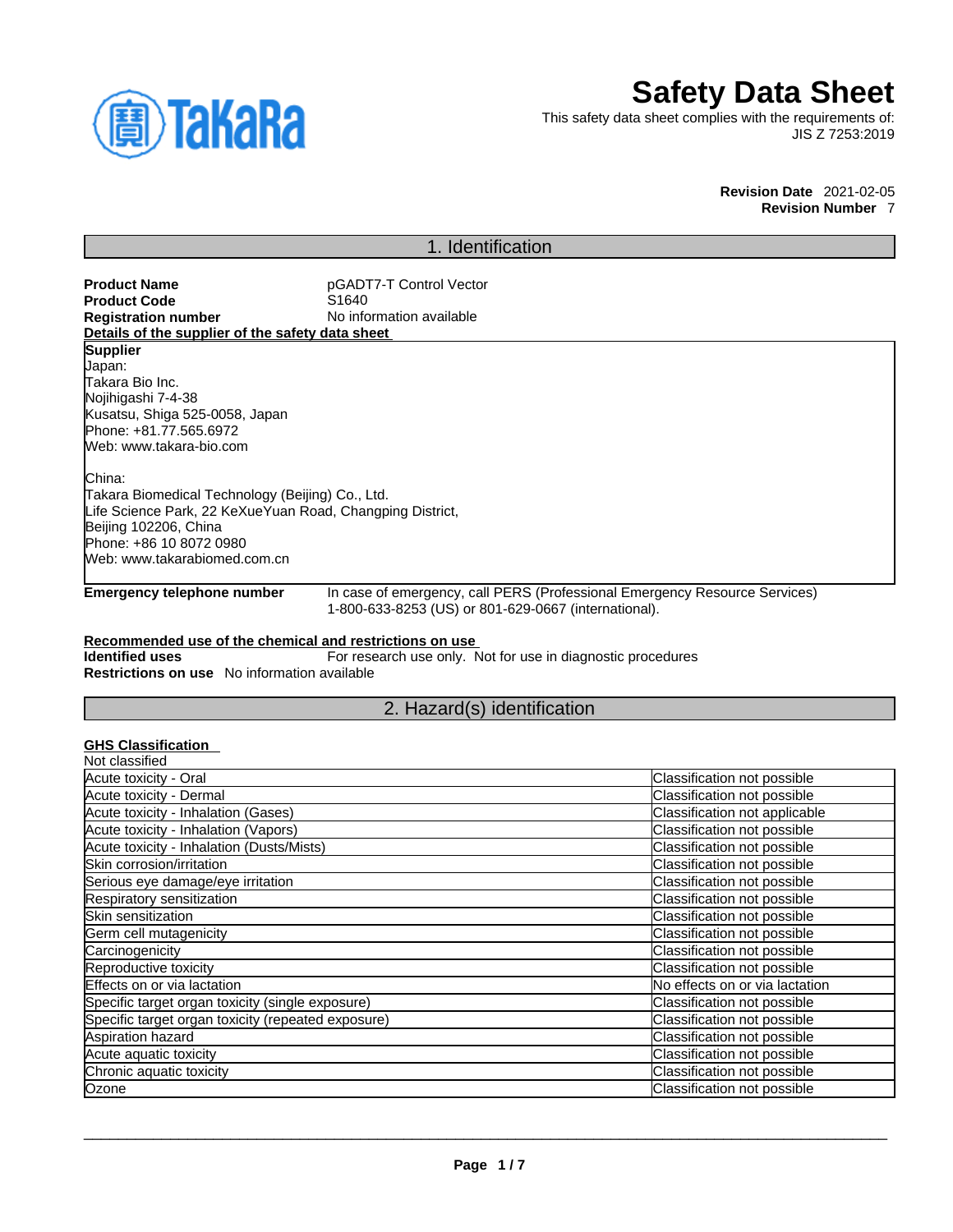#### **GHS label elements**

**Hazard Statements**  Not classified

**Prevention** • Not applicable

**Response** • Not applicable **Storage** • Not applicable **Disposal** • Not applicable

**Other hazards**  No information available.

3. Composition/information on ingredients

#### **Pure substance/mixture** Mixture

**Pollutant Release and Transfer Registry (PRTR)** Not applicable

#### **Industrial Safety and Health Law**  ISHL Notifiable Substances

Not applicable

Harmful Substances Whose Names Are to be Indicated on the Label Not applicable

### **Poisonous and Deleterious Substances Control Law**

Not applicable

### 4. First-aid measures

| In case of inhalation                                 | Remove to fresh air.                                                                                                    |
|-------------------------------------------------------|-------------------------------------------------------------------------------------------------------------------------|
| In case of skin contact                               | Wash skin with soap and water.                                                                                          |
| In case of eye contact                                | Rinse thoroughly with plenty of water for at least 15 minutes, lifting lower and upper eyelids.<br>Consult a physician. |
| In case of ingestion                                  | Clean mouth with water and drink afterwards plenty of water.                                                            |
| Most important symptoms/effects,<br>acute and delayed | No information available.                                                                                               |
| Note to physicians                                    | Treat symptomatically.                                                                                                  |

5. Fire-fighting measures

**Suitable Extinguishing Media** Use extinguishing measures that are appropriate to local circumstances and the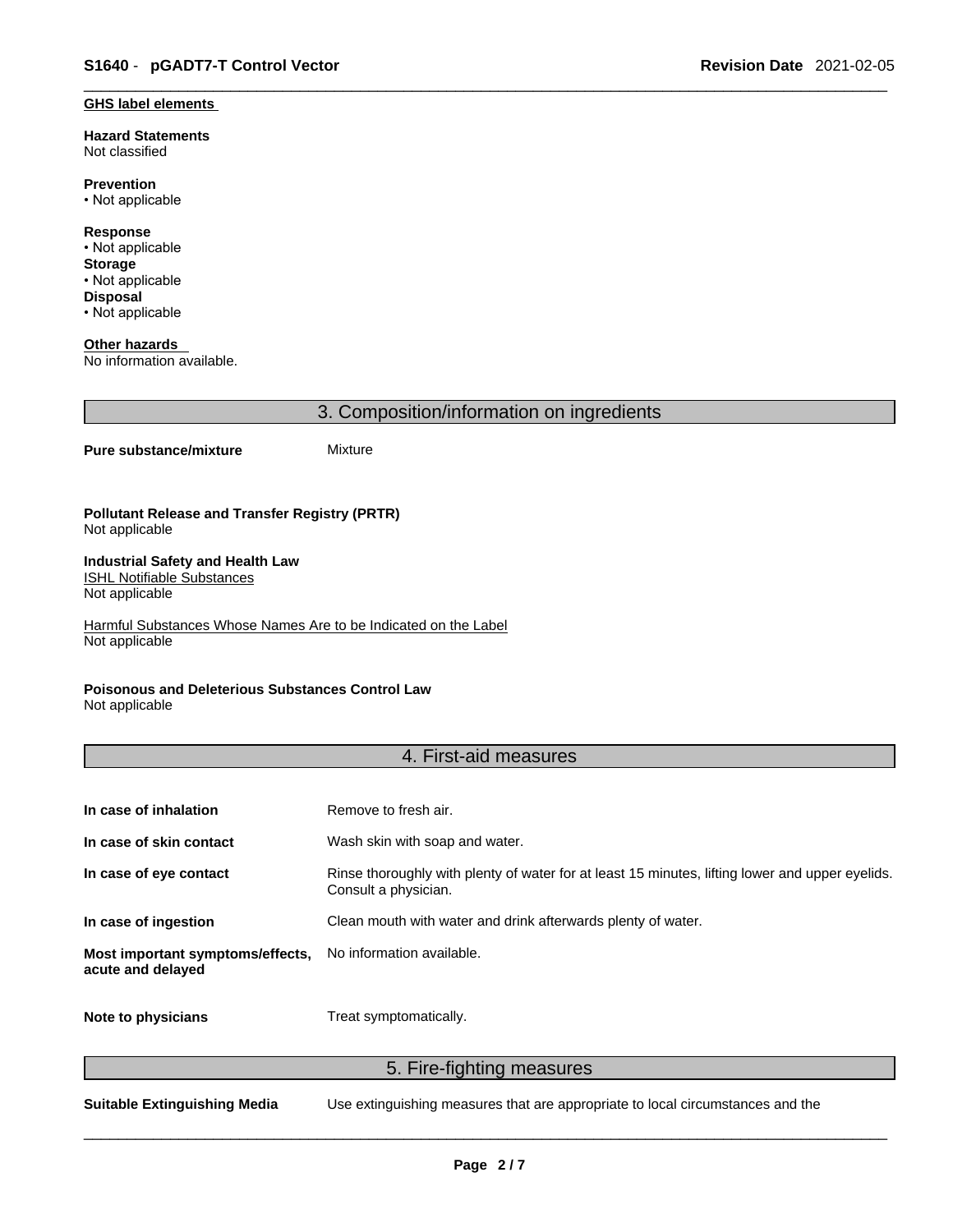|                                                                   | surrounding environment.                                                                                                              |
|-------------------------------------------------------------------|---------------------------------------------------------------------------------------------------------------------------------------|
| Unsuitable extinguishing media                                    | Do not scatter spilled material with high pressure water streams.                                                                     |
| Specific hazards arising from the<br>chemical                     | No information available.                                                                                                             |
| <b>Special Extinguishing Media</b><br>Large Fire                  | Cool drums with water spray.<br>CAUTION: Use of water spray when fighting fire may be inefficient.                                    |
| Special protective equipment and<br>precautions for fire-fighters | Firefighters should wear self-contained breathing apparatus and full firefighting turnout<br>gear. Use personal protection equipment. |

# 6. Accidental release measures

| Personal precautions, protective<br>equipment and emergency<br>procedures | Ensure adequate ventilation.                                                         |
|---------------------------------------------------------------------------|--------------------------------------------------------------------------------------|
| For emergency responders                                                  | Use personal protection recommended in Section 8.                                    |
| <b>Environmental precautions</b>                                          | See Section 12 for additional Ecological Information.                                |
| <b>Methods for containment</b>                                            | Prevent further leakage or spillage if safe to do so.                                |
| Methods for cleaning up                                                   | Pick up and transfer to properly labeled containers.                                 |
| <b>Prevention of secondary hazards</b>                                    | Clean contaminated objects and areas thoroughly observing environmental regulations. |

# 7. Handling and storage

| <b>Handling</b>           |                                                                          |
|---------------------------|--------------------------------------------------------------------------|
| Advice on safe handling   | Handle in accordance with good industrial hygiene and safety practice.   |
| <b>Storage</b>            |                                                                          |
| <b>Storage Conditions</b> | Keep containers tightly closed in a dry, cool and well-ventilated place. |

# 8. Exposure controls/personal protection

| <b>Engineering controls</b>                                                    | <b>Showers</b><br>Eyewash stations                                                                                                                                                     |
|--------------------------------------------------------------------------------|----------------------------------------------------------------------------------------------------------------------------------------------------------------------------------------|
| <b>Exposure guidelines</b>                                                     | Ventilation systems.<br>This product, as supplied, does not contain any hazardous materials with occupational<br>exposure limits established by the region specific regulatory bodies. |
| <b>Biological occupational exposure</b><br><b>limits</b>                       | This product, as supplied, does not contain any hazardous materials with biological limits<br>established by the region specific regulatory bodies                                     |
| <b>Environmental exposure controls</b><br><b>Personal Protective Equipment</b> | No information available.                                                                                                                                                              |
| <b>Respiratory protection</b>                                                  | No protective equipment is needed under normal use conditions. If exposure limits are<br>exceeded or irritation is experienced, ventilation and evacuation may be required.            |
| <b>Eye/face protection</b>                                                     | No special protective equipment required.                                                                                                                                              |
| Skin and body protection                                                       | No special protective equipment required.                                                                                                                                              |
|                                                                                |                                                                                                                                                                                        |

# 9. Physical and chemical properties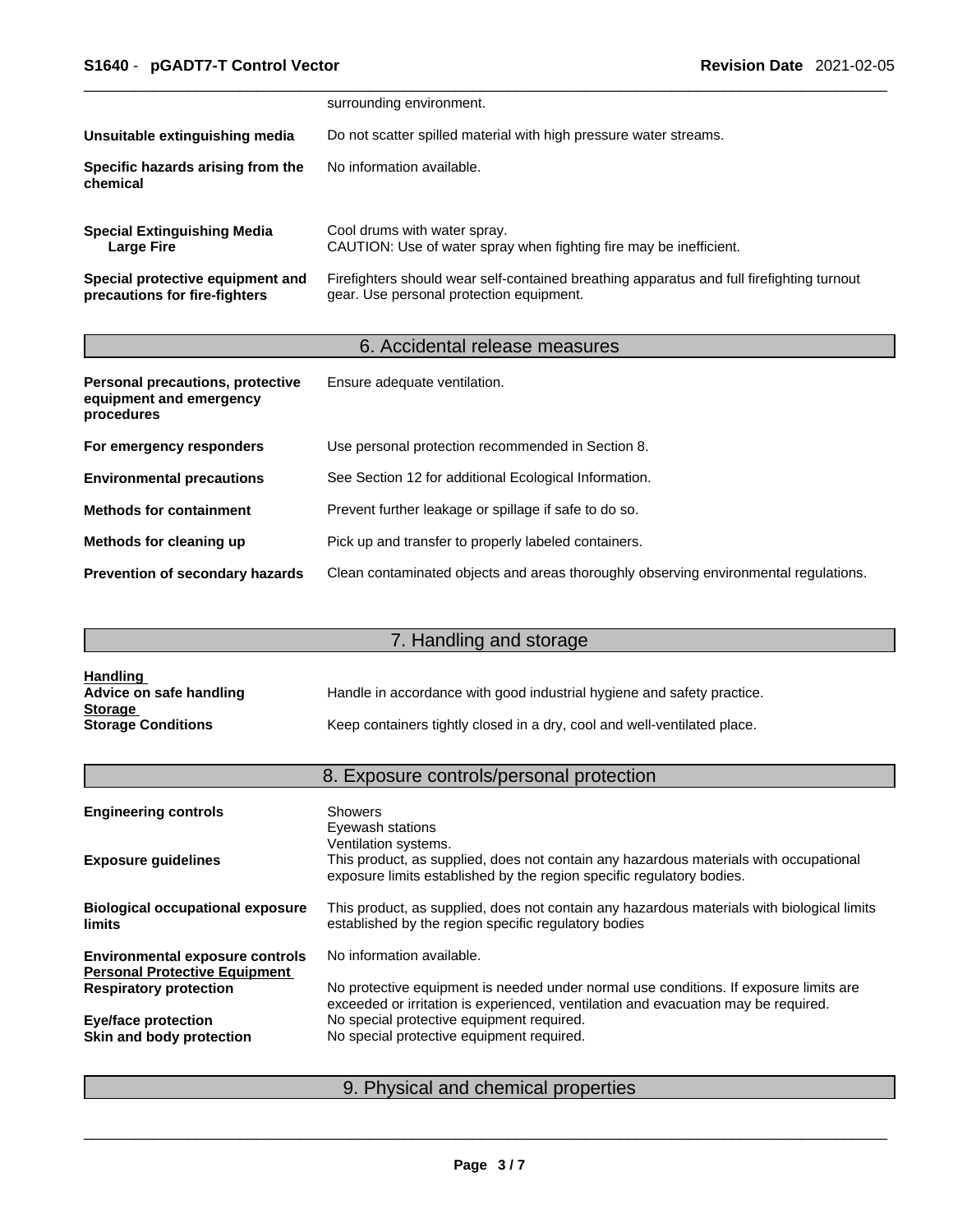### **Information on basic physical and chemical properties**

| Appearance                                                                       | Clear, colorless         |                          |  |
|----------------------------------------------------------------------------------|--------------------------|--------------------------|--|
| <b>Physical state</b>                                                            | Liquid                   |                          |  |
| Color                                                                            | Clear                    |                          |  |
| Odor                                                                             | Odorless                 |                          |  |
| <b>Odor Threshold</b>                                                            | No information available |                          |  |
| Property                                                                         | <b>Values</b>            | Remarks • Method         |  |
| Melting point / freezing point                                                   |                          | No information available |  |
| Boiling point/boiling range (°C)                                                 |                          | No information available |  |
| Flammability (solid, gas)                                                        |                          | No information available |  |
| Upper/lower flammability or explosive limits<br><b>Upper flammability limit:</b> |                          |                          |  |
| Lower flammability limit:                                                        |                          |                          |  |
| <b>Flash point</b>                                                               |                          | ASTM D 56                |  |
| <b>Evaporation Rate</b>                                                          |                          | No information available |  |
| <b>Autoignition temperature</b>                                                  |                          | No information available |  |
| <b>Decomposition temperature</b>                                                 |                          | No information available |  |
| рH                                                                               |                          | No information available |  |
| Viscosity                                                                        |                          |                          |  |
| <b>Kinematic viscosity</b>                                                       |                          | No information available |  |
| <b>Dynamic Viscosity</b>                                                         |                          | No information available |  |
| Water solubility                                                                 |                          | No information available |  |
| Solubility in other solvents                                                     |                          | No information available |  |
| <b>Partition Coefficient</b>                                                     |                          | No information available |  |
| (n-octanol/water)                                                                |                          |                          |  |
| Vapor pressure                                                                   |                          | No information available |  |
| Vapor density                                                                    |                          | No information available |  |
| <b>Relative density</b>                                                          |                          | No information available |  |
| <b>Particle characteristics</b>                                                  |                          |                          |  |
| <b>Particle Size</b>                                                             |                          | Not applicable           |  |
| <b>Particle Size Distribution</b>                                                |                          | Not applicable           |  |
| Other information                                                                |                          |                          |  |

**Explosive properties**<br> **Oxidizing properties**<br>
No information available **Oxidizing properties** 

### 10. Stability and reactivity

**Reactivity Reactivity Reactivity Chemical stability No information available.**<br> **Chemical stability Reaction** Stable under normal cond Stable under normal conditions.<br>None under normal processing. **Possibility of hazardous reactions Incompatible materials** None known based on information supplied. **Hazardous Decomposition Products** None known based on information supplied. **Explosion Data Sensitivity to static discharge** None.

**Sensitivity to mechanical impact** None.

### 11. Toxicological information

#### **Acute toxicity**

#### **Numerical measures of toxicity - Product Information**

0.836 % of the mixture consists of ingredient(s) of unknown acute oral toxicity 0.836 % of the mixture consists of ingredient(s) of unknown acute dermal toxicity 0.836 % of the mixture consists of ingredient(s) of unknown acute inhalation toxicity (gas) 0.836 % of the mixture consists of ingredient(s) of unknown acute inhalation toxicity (vapor) 0.836 % of the mixture consists of ingredient(s) of unknown acute inhalation toxicity (dust/mist)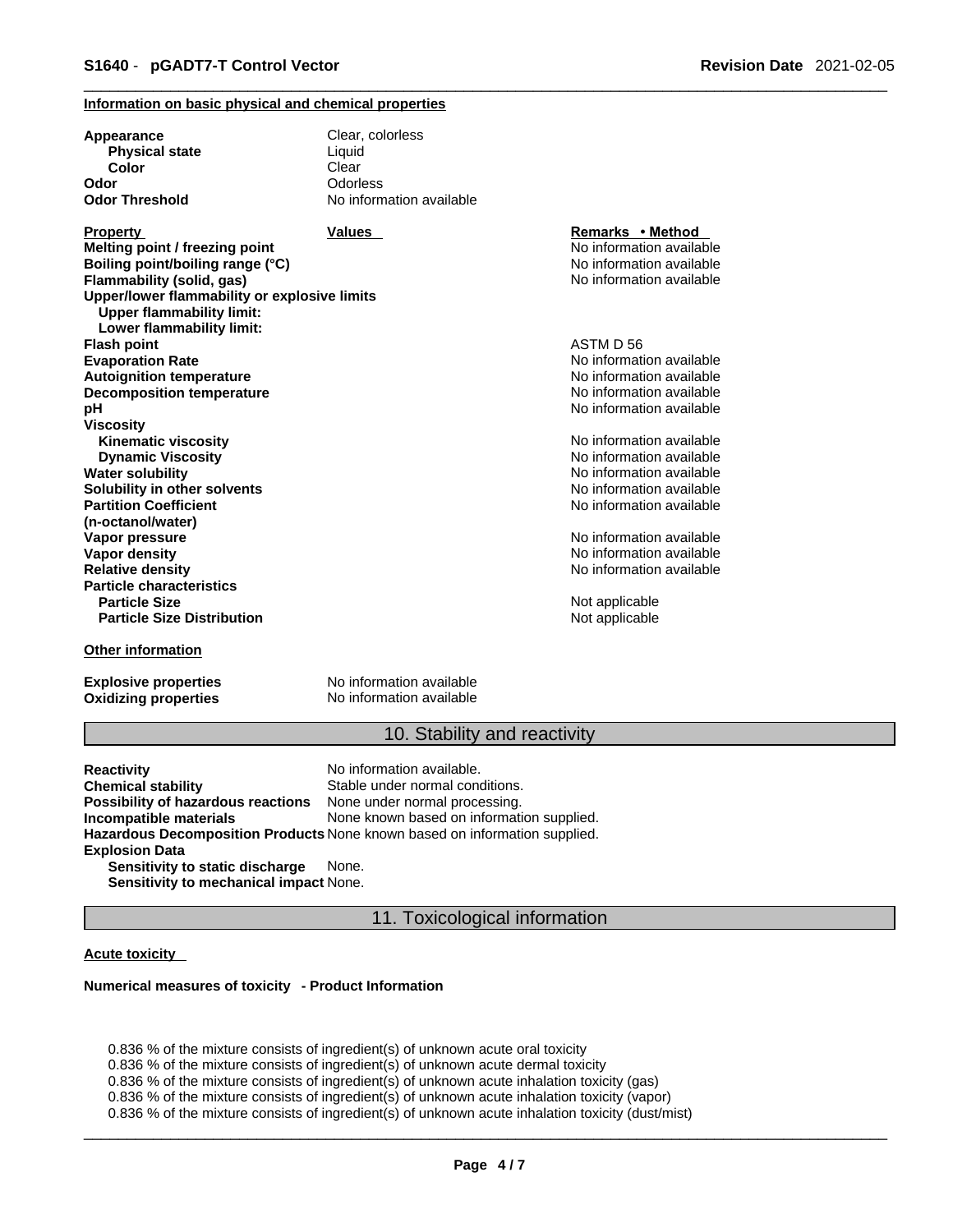| <b>Symptoms</b>                   | No information available.                                                                      |
|-----------------------------------|------------------------------------------------------------------------------------------------|
| <b>Product Information</b>        |                                                                                                |
| Ingestion                         | Specific test data for the substance or mixture is not available.                              |
| Inhalation                        | Specific test data for the substance or mixture is not available.                              |
| <b>Skin contact</b>               | Specific test data for the substance or mixture is not available.                              |
| Eye contact                       | Specific test data for the substance or mixture is not available.                              |
| <b>Skin corrosion/irritation</b>  | Based on available data, the classification criteria are not met. Classification not possible. |
| Serious eye damage/eye irritation | Based on available data, the classification criteria are not met. Classification not possible. |
| Respiratory or skin sensitization | Classification not possible.                                                                   |
| Germ cell mutagenicity            | Based on available data, the classification criteria are not met. Classification not possible. |
| Carcinogenicity                   | Based on available data, the classification criteria are not met. Classification not possible. |
| <b>Reproductive toxicity</b>      | Based on available data, the classification criteria are not met. Classification not possible. |
| <b>STOT - single exposure</b>     | Based on available data, the classification criteria are not met. Classification not possible. |
| STOT - repeated exposure          | Based on available data, the classification criteria are not met. Classification not possible. |
| <b>Aspiration hazard</b>          | Based on available data, the classification criteria are not met. Classification not possible. |

| 12. Ecological information                            |                                                                                                                             |  |
|-------------------------------------------------------|-----------------------------------------------------------------------------------------------------------------------------|--|
| <b>Ecotoxicity</b>                                    | Classification not possible.                                                                                                |  |
| Percentage for unknown<br>hazards                     | 0.836 % of the mixture consists of component(s) of unknown hazards to the aquatic<br>environment.                           |  |
| <b>Persistence and degradability</b>                  | No information available.                                                                                                   |  |
| <b>Bioaccumulation</b>                                | No information available.                                                                                                   |  |
| Hazardous to the ozone layer<br>Other adverse effects | Classification not possible. Based on available data, the classification criteria are not met.<br>No information available. |  |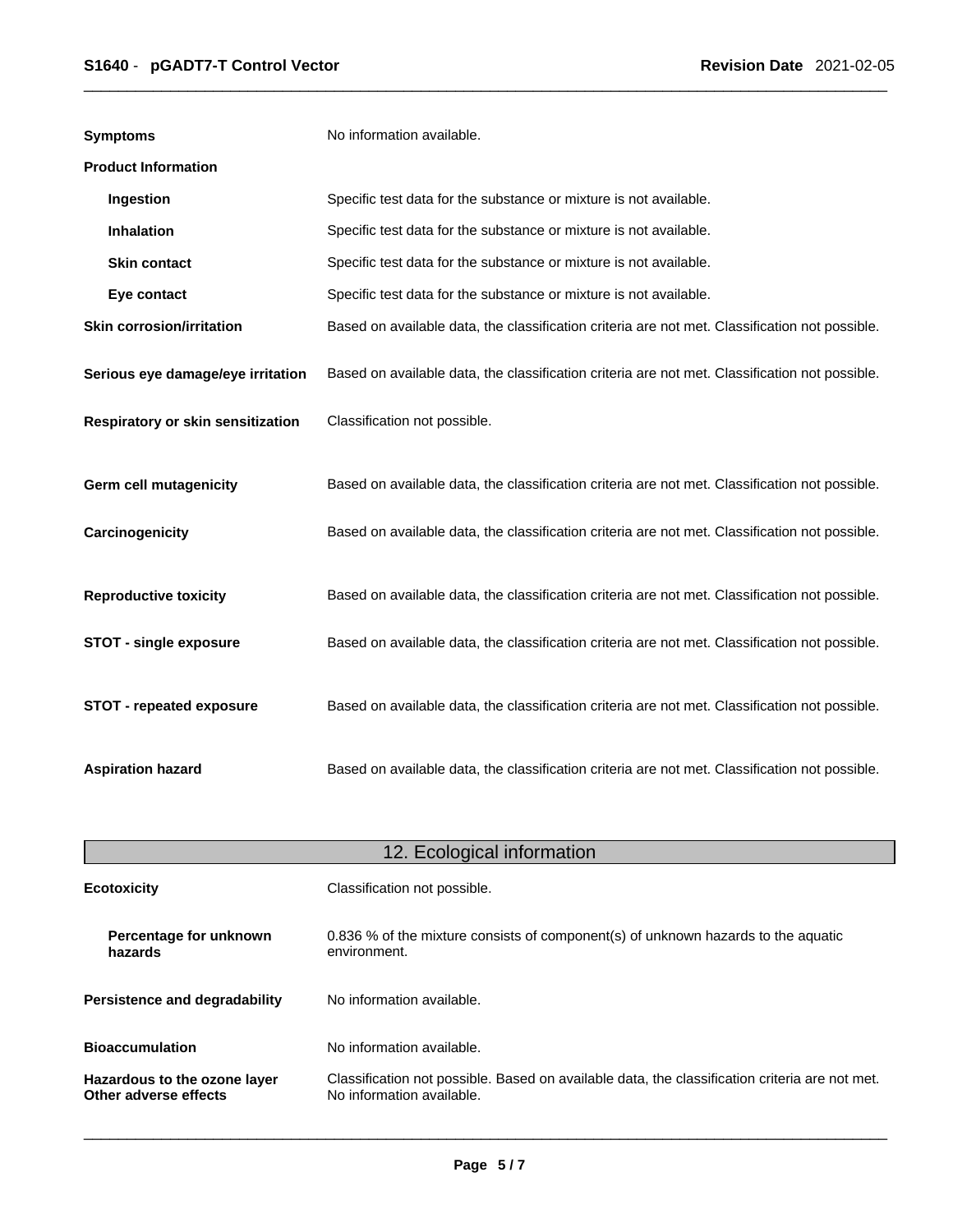|                                                                                                                                                                                                                                                                                                                                                                                                                                                                                                      | 13. Disposal considerations                                                                                        |
|------------------------------------------------------------------------------------------------------------------------------------------------------------------------------------------------------------------------------------------------------------------------------------------------------------------------------------------------------------------------------------------------------------------------------------------------------------------------------------------------------|--------------------------------------------------------------------------------------------------------------------|
| Waste from residues/unused<br>products                                                                                                                                                                                                                                                                                                                                                                                                                                                               | Dispose of in accordance with local regulations. Dispose of waste in accordance with<br>environmental legislation. |
| <b>Contaminated packaging</b>                                                                                                                                                                                                                                                                                                                                                                                                                                                                        | Do not reuse empty containers.                                                                                     |
|                                                                                                                                                                                                                                                                                                                                                                                                                                                                                                      | 14. Transport information                                                                                          |
| <b>IMDG</b>                                                                                                                                                                                                                                                                                                                                                                                                                                                                                          | Not regulated                                                                                                      |
| <b>ADR</b>                                                                                                                                                                                                                                                                                                                                                                                                                                                                                           | Not regulated                                                                                                      |
| <b>IATA</b>                                                                                                                                                                                                                                                                                                                                                                                                                                                                                          | Not regulated                                                                                                      |
| <u>Japan</u>                                                                                                                                                                                                                                                                                                                                                                                                                                                                                         | Not regulated                                                                                                      |
|                                                                                                                                                                                                                                                                                                                                                                                                                                                                                                      | 15. Regulatory information                                                                                         |
| <b>National regulations</b>                                                                                                                                                                                                                                                                                                                                                                                                                                                                          |                                                                                                                    |
| <b>Pollutant Release and Transfer Registry (PRTR)</b><br>Not applicable                                                                                                                                                                                                                                                                                                                                                                                                                              |                                                                                                                    |
| <b>Industrial Safety and Health Law</b><br>Not applicable<br><b>ISHL Notifiable Substances</b><br>Not applicable                                                                                                                                                                                                                                                                                                                                                                                     |                                                                                                                    |
| <b>Poisonous and Deleterious Substances Control Law</b><br>Not applicable                                                                                                                                                                                                                                                                                                                                                                                                                            |                                                                                                                    |
| <b>Fire Service Law:</b><br>Not applicable                                                                                                                                                                                                                                                                                                                                                                                                                                                           |                                                                                                                    |
| Not applicable                                                                                                                                                                                                                                                                                                                                                                                                                                                                                       | Act on the Evaluation of Chemical Substances and Regulation of Their Manufacture, etc. (CSCL)                      |
| Act on Prevention of Marine Pollution and Maritime Disaster<br>Not applicable                                                                                                                                                                                                                                                                                                                                                                                                                        |                                                                                                                    |
| <b>International Regulations</b>                                                                                                                                                                                                                                                                                                                                                                                                                                                                     |                                                                                                                    |
|                                                                                                                                                                                                                                                                                                                                                                                                                                                                                                      | The Stockholm Convention on Persistent Organic Pollutants Not applicable                                           |
| The Rotterdam Convention Not applicable                                                                                                                                                                                                                                                                                                                                                                                                                                                              |                                                                                                                    |
| <b>International Inventories</b><br><b>IECSC</b>                                                                                                                                                                                                                                                                                                                                                                                                                                                     |                                                                                                                    |
| Legend:<br>TSCA - United States Toxic Substances Control Act Section 8(b) Inventory<br><b>DSL/NDSL</b> - Canadian Domestic Substances List/Non-Domestic Substances List<br><b>ENCS</b> - Japan Existing and New Chemical Substances<br><b>IECSC</b> - China Inventory of Existing Chemical Substances<br><b>KECL</b> - Korean Existing and Evaluated Chemical Substances<br>PICCS - Philippines Inventory of Chemicals and Chemical Substances<br>AICS - Australian Inventory of Chemical Substances | EINECS/ELINCS - European Inventory of Existing Chemical Substances/European List of Notified Chemical Substances   |